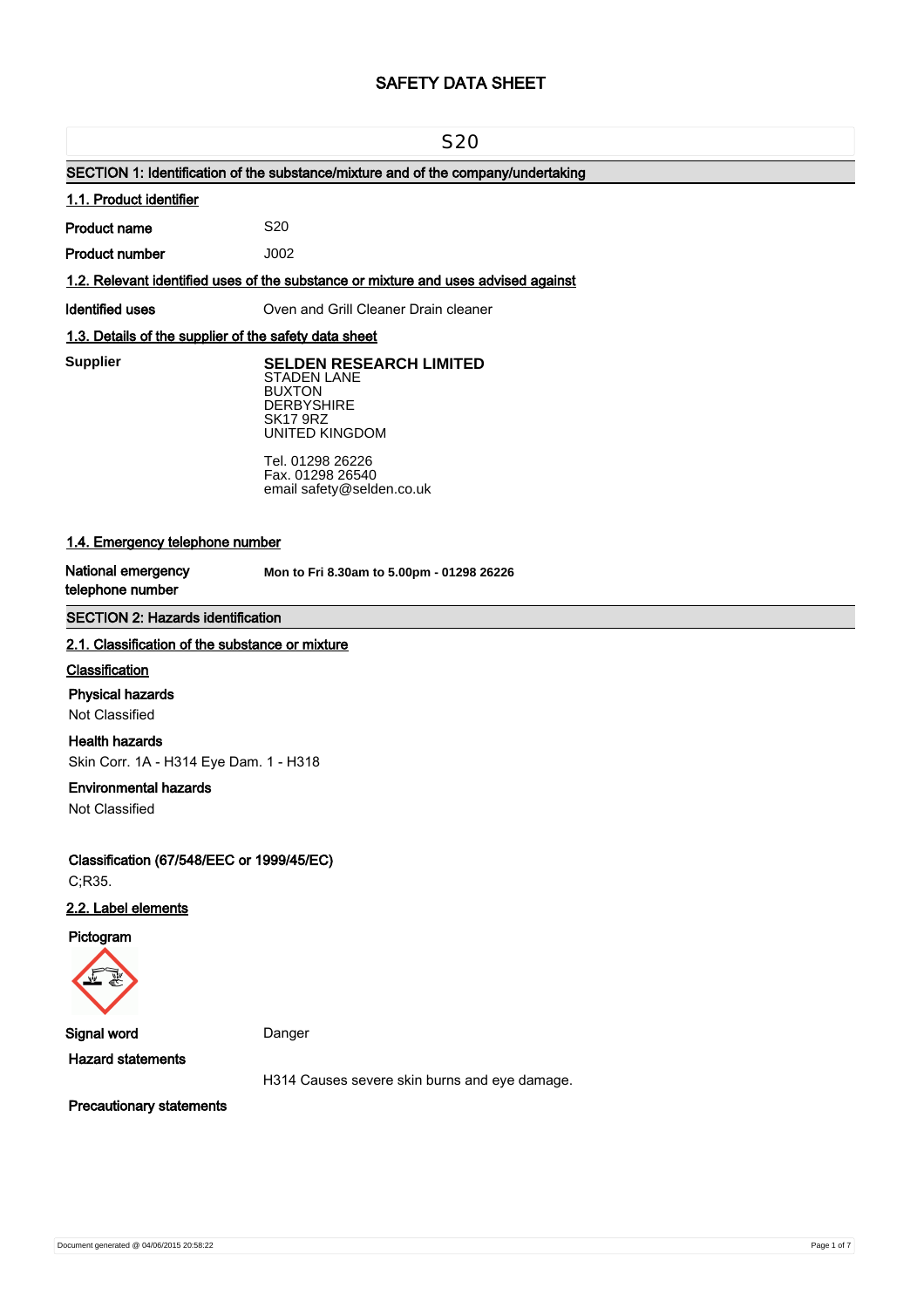|          | S <sub>20</sub>                                                                                                                                    |
|----------|----------------------------------------------------------------------------------------------------------------------------------------------------|
|          | P102 Keep out of reach of children.                                                                                                                |
|          | P264 Wash hands thoroughly after handling.                                                                                                         |
|          | P280 Wear protective gloves/protective clothing/eye protection/face protection.                                                                    |
|          | P301+P330+P331 IF SWALLOWED: Rinse mouth. Do NOT induce vomiting.                                                                                  |
|          | P303+P361+P353 IF ON SKIN (or hair): Take off immediately all contaminated clothing. Rinse<br>skin with water/shower.                              |
|          | P305+P351+P338 IF IN EYES: Rinse cautiously with water for several minutes. Remove<br>contact lenses, if present and easy to do. Continue rinsing. |
|          | P315 Get immediate medical advice/attention.                                                                                                       |
|          | P405 Store locked up.                                                                                                                              |
| Contains | SODIUM HYDROXIDE, POTASSIUM HYDROXIDE                                                                                                              |

## **2.3. Other hazards**

No other hazards known. This product does not contain any substances classified as PBT or vPvB.

# **SECTION 3: Composition/information on ingredients**

### **3.2. Mixtures**

| SODIUM HYDROXIDE                                                                   |                                                    | 10-30% |  |  |  |
|------------------------------------------------------------------------------------|----------------------------------------------------|--------|--|--|--|
| <b>CAS number: 1310-73-2 EC number: 215-185-5</b>                                  |                                                    |        |  |  |  |
| Classification<br>Met. Corr. 1 - H290                                              | Classification (67/548/EEC or 1999/45/EC)<br>C:R35 |        |  |  |  |
| Skin Corr. 1A - H314                                                               |                                                    |        |  |  |  |
| <b>POTASSIUM HYDROXIDE</b>                                                         |                                                    | 5-10%  |  |  |  |
| <b>CAS number: 1310-58-3 EC number: 215-181-3</b>                                  |                                                    |        |  |  |  |
| Classification                                                                     | Classification (67/548/EEC or 1999/45/EC)          |        |  |  |  |
| Acute Tox. 4 - H302                                                                | C:R35 Xn:R22                                       |        |  |  |  |
| Skin Corr. 1A - H314                                                               |                                                    |        |  |  |  |
| The Full Text for all R-Phrases and Hazard Statements are Displayed in Section 16. |                                                    |        |  |  |  |

# **SECTION 4: First aid measures**

#### **4.1. Description of first aid measures**

#### **General information**

Chemical burns must be dealt with immediately, do not delay. CAUTION! First Aid personnel must be aware of own risk of burns.

### **Inhalation**

Remove affected person from source of contamination. Move affected person to fresh air and keep warm and at rest in a position comfortable for breathing. Get medical attention if any discomfort continues.

#### **Ingestion**

Do not induce vomiting. Rinse mouth thoroughly with water. Give plenty of water to drink. Get medical attention immediately.

### **Skin contact**

Immediately remove contaminated clothing. Rinse immediately with plenty of water. Continue to rinse for at least 15 minutes. Get medical attention if any discomfort continues.

## **Eye contact**

Remove any contact lenses and open eyelids wide apart. Continue to rinse for at least 15 minutes. Remove any contact lenses and open eyelids wide apart. Continue to rinse for at least 15 minutes and get medical attention.

### **4.2. Most important symptoms and effects, both acute and delayed**

#### **Inhalation**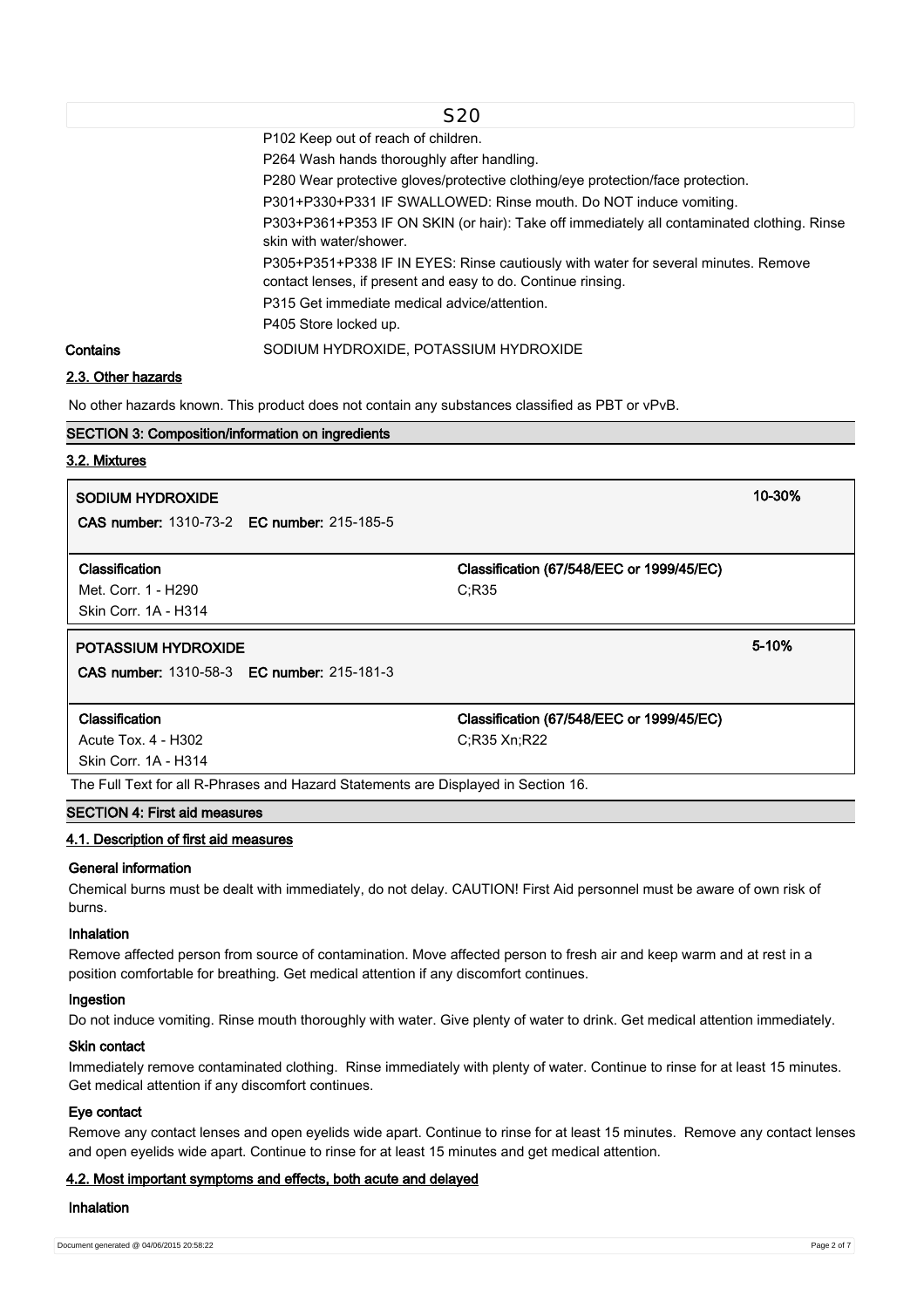May cause an asthma-like shortness of breath. Severe irritation of nose and throat.

### **Ingestion**

Causes chemical burns to mouth, throat and stomach.

# **Skin contact**

Chemical burns.

### **Eye contact**

Causes burns, likely to cause damage.

### **4.3. Indication of any immediate medical attention and special treatment needed**

#### **Notes for the doctor**

Treat symptomatically.

## **SECTION 5: Firefighting measures**

## **5.1. Extinguishing media**

### **Suitable extinguishing media**

The product is non-combustible. Use fire-extinguishing media suitable for the surrounding fire.

### **5.2. Special hazards arising from the substance or mixture**

### **Hazardous combustion products**

Oxides of carbon. Thermal decomposition or combustion may liberate carbon oxides and other toxic gases or vapours.

### **5.3. Advice for firefighters**

### **Protective actions during firefighting**

Use special protective clothing. Regular protection may not be safe.

### **Special protective equipment for firefighters**

Wear positive-pressure self-contained breathing apparatus (SCBA) and appropriate protective clothing.

### **SECTION 6: Accidental release measures**

## **6.1. Personal precautions, protective equipment and emergency procedures**

#### **Personal precautions**

For personal protection, see Section 8.

### **6.2. Environmental precautions**

#### **Environmental precautions**

Any spillage needs to be contained and not allowed to enter water courses

## **6.3. Methods and material for containment and cleaning up**

#### **Methods for cleaning up**

Wear suitable protective equipment, including gloves, goggles/face shield, respirator, boots, clothing or apron, as appropriate. Absorb in vermiculite, dry sand or earth and place into containers. Collect and place in suitable waste disposal containers and seal securely. For waste disposal, see Section 13. Inform authorities if large amounts are involved.

### **6.4. Reference to other sections**

#### **Reference to other sections**

For personal protection, see Section 8. For waste disposal, see Section 13.

## **SECTION 7: Handling and storage**

## **7.1. Precautions for safe handling**

#### **Usage precautions**

Avoid spilling. Avoid contact with skin and eyes. Personal protective equipment must be worn when handling this material.

### **7.2. Conditions for safe storage, including any incompatibilities**

#### **Storage precautions**

Store away from the following materials: Acids.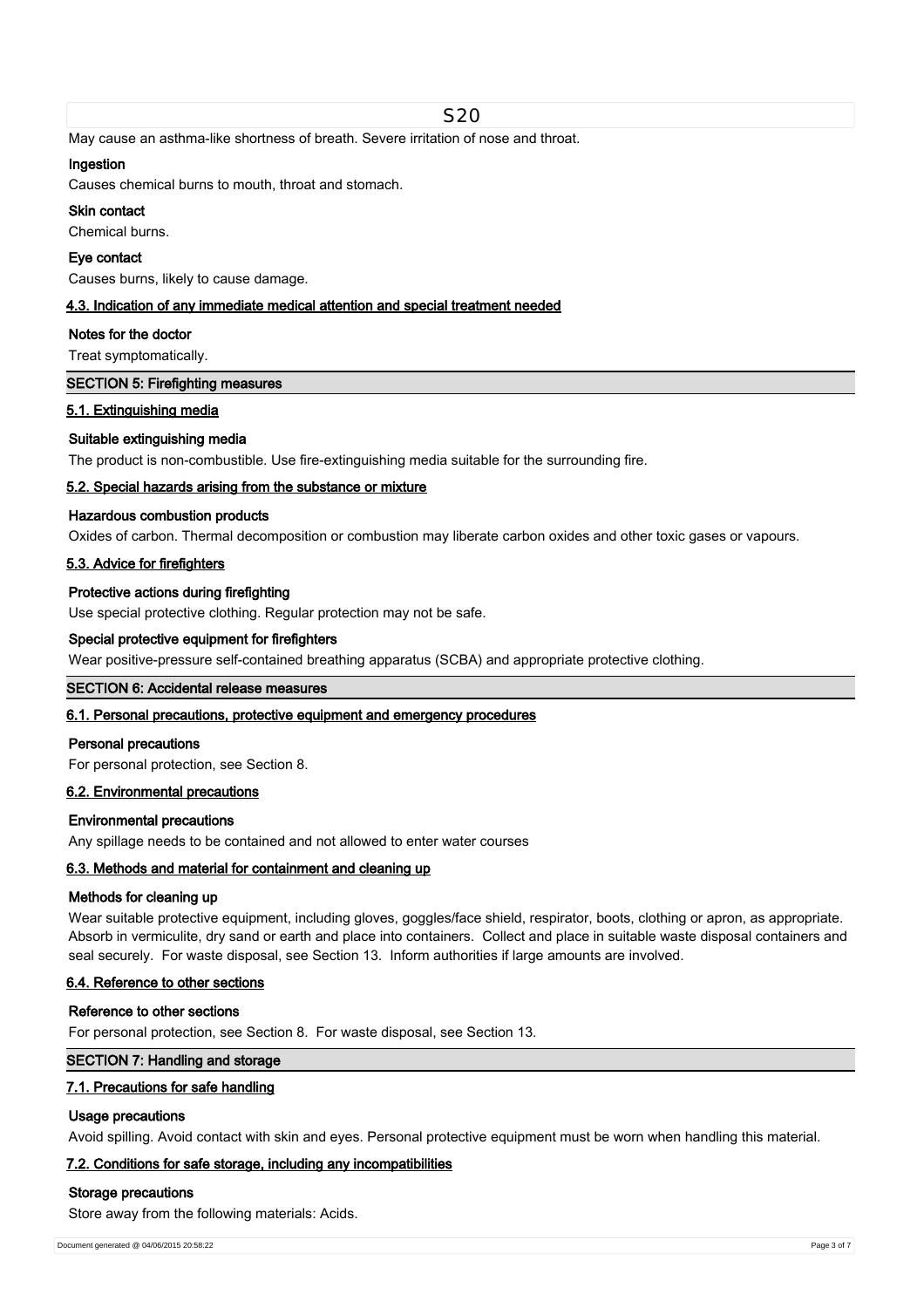### **Storage class**

Controlled substance storage.

#### **7.3. Specific end use(s)**

### **Specific end use(s)**

The identified uses for this product are detailed in Section 1.2.

#### **Usage description**

See product label for detailed usage and instructions.

#### **SECTION 8: Exposure Controls/personal protection**

#### **8.1. Control parameters**

#### **Occupational exposure limits**

#### **SODIUM HYDROXIDE**

Long-term exposure limit (8-hour TWA): WEL Short-term exposure limit (15-minute): WEL 2 mg/m3

### **POTASSIUM HYDROXIDE**

Long-term exposure limit (8-hour TWA): WEL Short-term exposure limit (15-minute): WEL 2 mg/m3

WEL = Workplace Exposure Limit

## **Ingredient comments**

WEL = Workplace Exposure Limits

# **8.2. Exposure controls**

# **Protective equipment**





#### **Eye/face protection**

The following protection should be worn: Chemical splash goggles or face shield.

## **Hand protection**

Use protective gloves. Rubber (natural, latex).

#### **Other skin and body protection**

Wear suitable protective clothing as protection against splashing or contamination.

### **Hygiene measures**

## **SECTION 9: Physical and Chemical Properties**

### **9.1. Information on basic physical and chemical properties**

## **Appearance**

Clear liquid. Liquid

### **Colour**

Brown.

#### **Odour**

Odourless.

## **pH**

pH (concentrated solution): >13.0

**Relative density** 1.360 - 1.380 @ @ 20°C

#### **9.2. Other information**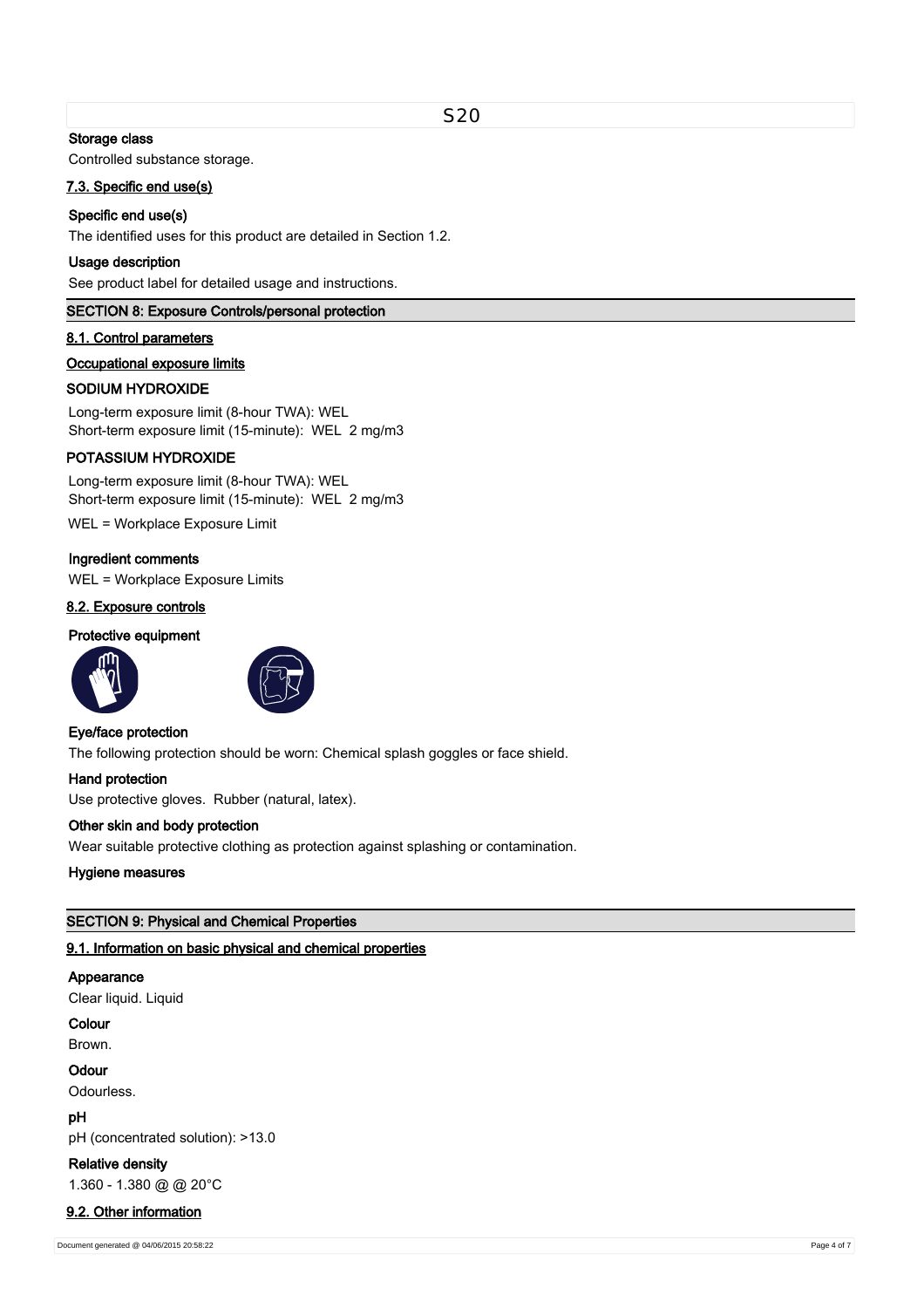### S20

### **Other information**

None.

## **SECTION 10: Stability and reactivity**

## **10.1. Reactivity**

Reactions with the following materials may generate heat: Strong acids.

#### **10.2. Chemical stability**

#### **Stability**

Stable at normal ambient temperatures.

#### **10.3. Possibility of hazardous reactions**

Not applicable.

## **10.4. Conditions to avoid**

Avoid contact with acids. Avoid contact with other chemicals.

### **10.5. Incompatible materials**

### **Materials to avoid**

Strong acids. Reacts strongly with light metals such as aluminium and zinc, producing hydrogen which is Highly Flammable.

### **10.6. Hazardous decomposition products**

Heating may generate the following products: Toxic and corrosive gases or vapours.

## **SECTION 11: Toxicological information**

## **11.1. Information on toxicological effects**

#### **Toxicological effects**

No toxicological data is available for this mixture, however data can be provided for specific raw materials upon request.

# **Acute toxicity - oral**

#### **ATE oral (mg/kg)**

6,142.50614251

### **Inhalation**

May cause damage to mucous membranes in nose, throat, lungs and bronchial system.

#### **Ingestion**

Causes severe burns. Harmful if swallowed.

# **Skin contact**

Causes severe burns.

#### **Eye contact**

Causes severe burns. Risk of serious damage to eyes.

#### **SECTION 12: Ecological Information**

#### **Ecotoxicity**

Not classed as Hazardous to the Environment but release to the environment should be avoided.

### **12.1. Toxicity**

Aquatic toxicity has not been carried out on this product. Data for raw materials contained in this product, when available, can be provided when necessary.

#### **12.2. Persistence and degradability**

#### **Persistence and degradability**

The surfactants contained within the product comply with the biodegradability criteria as laid down in Regulation (EC) No 648/2004.

#### **12.3. Bioaccumulative potential**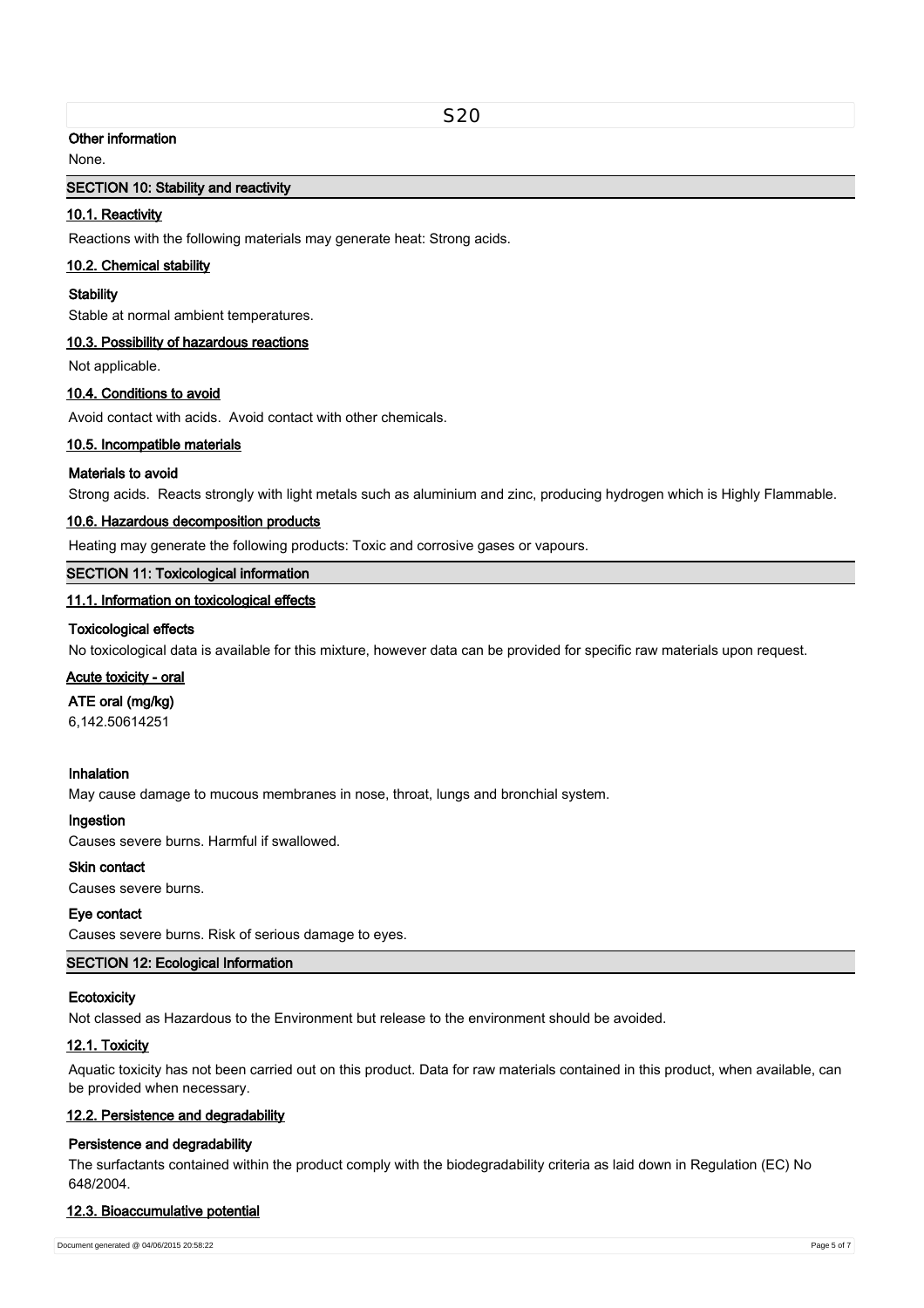| S <sub>20</sub>                            |                                                                                                                             |  |  |  |
|--------------------------------------------|-----------------------------------------------------------------------------------------------------------------------------|--|--|--|
|                                            | The product does not contain any substances expected to be bioaccumulating.                                                 |  |  |  |
| 12.4. Mobility in soil                     |                                                                                                                             |  |  |  |
| <b>Mobility</b>                            |                                                                                                                             |  |  |  |
|                                            | The product contains substances, which are water soluble and may spread in water systems.                                   |  |  |  |
| 12.5. Results of PBT and vPvB assessment   |                                                                                                                             |  |  |  |
|                                            | This product does not contain any substances classified as PBT or vPvB.                                                     |  |  |  |
| 12.6. Other adverse effects                |                                                                                                                             |  |  |  |
| None known.                                |                                                                                                                             |  |  |  |
| <b>SECTION 13: Disposal considerations</b> |                                                                                                                             |  |  |  |
| 13.1. Waste treatment methods              |                                                                                                                             |  |  |  |
| <b>Disposal methods</b>                    |                                                                                                                             |  |  |  |
|                                            | Dispose of waste to licensed waste disposal site in accordance with the requirements of the local Waste Disposal Authority. |  |  |  |
| <b>SECTION 14: Transport information</b>   |                                                                                                                             |  |  |  |
| General                                    | Derogation for Limited Quantities may be applicable to appropriate pack sizes, please check<br>relevant modal legislation.  |  |  |  |
| 14.1. UN number                            |                                                                                                                             |  |  |  |
| UN No. (ADR/RID)                           | 1719                                                                                                                        |  |  |  |
| UN No. (IMDG)                              | 1719                                                                                                                        |  |  |  |
| 14.2. UN proper shipping name              |                                                                                                                             |  |  |  |
| Proper shipping name<br>(ADR/RID)          | CAUSTIC ALKALI LIQUID, NOS (Sodium Hydroxide)                                                                               |  |  |  |
| Proper shipping name<br>(IMDG)             | CAUSTIC ALKALI LIQUID, NOS (Sodium Hydroxide)                                                                               |  |  |  |
| Proper shipping name<br>(ICAO)             | CAUSTIC ALKALI LIQUID, NOS (Sodium Hydroxide)                                                                               |  |  |  |
|                                            | Proper shipping name (ADN) CAUSTIC ALKALI LIQUID, NOS (Sodium Hydroxide)                                                    |  |  |  |
| 14.3. Transport hazard class(es)           |                                                                                                                             |  |  |  |
| <b>Transport labels</b>                    |                                                                                                                             |  |  |  |
|                                            |                                                                                                                             |  |  |  |
| 14.4. Packing group                        |                                                                                                                             |  |  |  |
| ADR/RID packing group                      | Ш                                                                                                                           |  |  |  |
| <b>IMDG packing group</b>                  | Ш                                                                                                                           |  |  |  |
| ICAO packing group                         | Ш                                                                                                                           |  |  |  |
| 14.5. Environmental hazards                |                                                                                                                             |  |  |  |
| 14.6. Special precautions for user         |                                                                                                                             |  |  |  |
| <b>Tunnel restriction code</b>             | (E)                                                                                                                         |  |  |  |
|                                            | 14.7. Transport in bulk according to Annex II of MARPOL73/78 and the IBC Code                                               |  |  |  |
| Not applicable.                            |                                                                                                                             |  |  |  |
| <b>SECTION 15: Regulatory information</b>  |                                                                                                                             |  |  |  |

**15.1. Safety, health and environmental regulations/legislation specific for the substance or mixture**